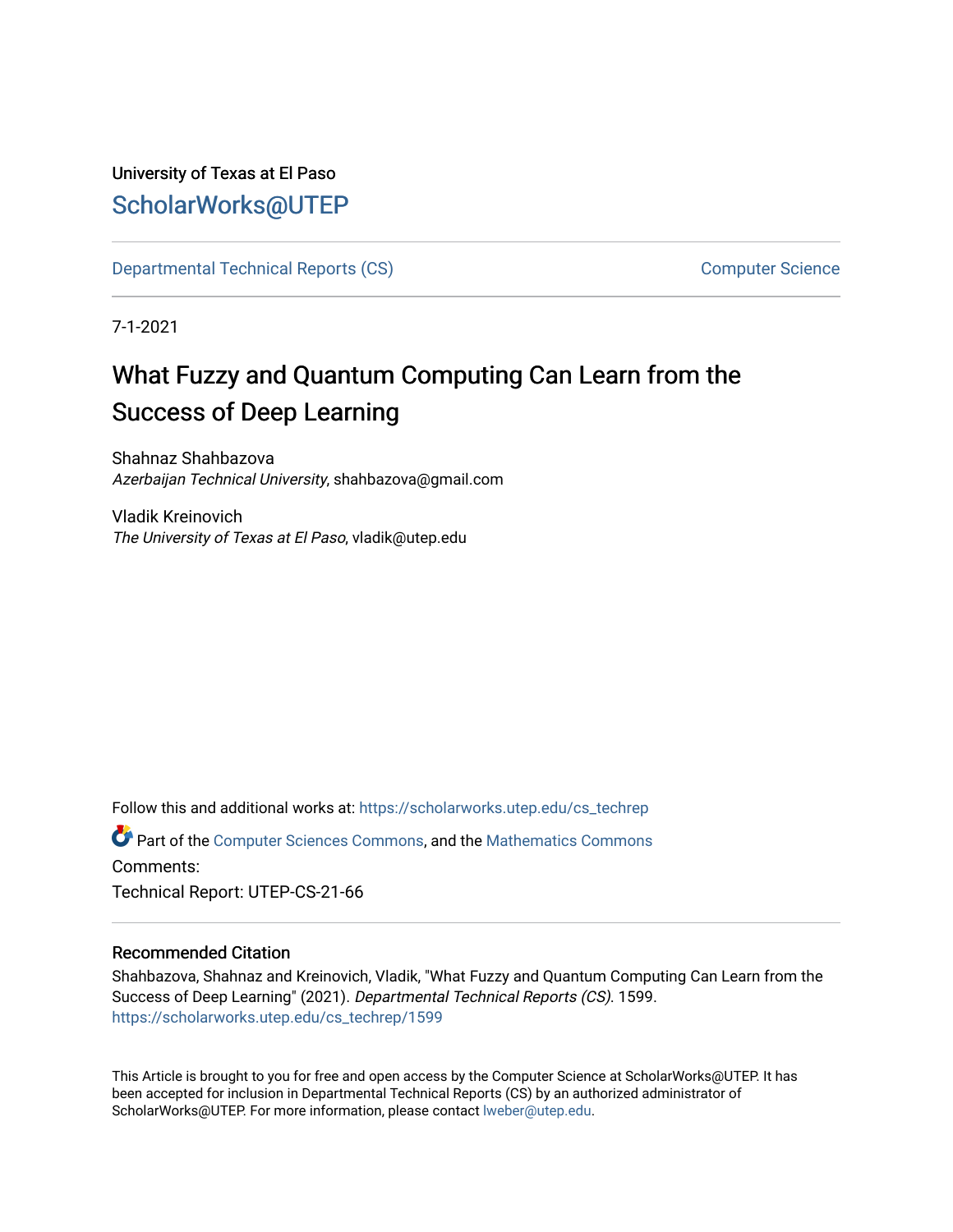# What Fuzzy and Quantum Computing Can Learn from the Success of Deep Learning

Shahnaz Shahbazova<sup>1</sup> and Vladik Kreinovich<sup>2</sup> <sup>1</sup>Azerbaijan Technical University Baku, Azerbaijan shahbazova@gmail.com <sup>2</sup>Department of Computer Science University of Texas at El Paso 500 W. University El Paso, TX 79968, USA vladik@utep.edu

#### Abstract

How can we apply the ideas that made deep neural networks successful to other aspects of computing? For this purpose, we reformulate these ideas in a more general form – and we show that this generalization also covers fuzzy and quantum computing. This enables us to suggest that similar ideas can be helpful for fuzzy and quantum computing as well. In this suggestion, we are encouraged by the fact that as we show, to some extent, these ideas are already helpful.

### 1 Formulation of the Problem

A natural idea is to learn from successes. We all, scientists and practitioners, try our best to solve our problems better – more effectively, more efficiently, etc. We want to better (and faster) predict all aspects of the future state of the world, we want to compute designs and controls that will make the world's future state even better.

From this viewpoint, every time an approach leads to a success, a natural idea is: how can we use the corresponding successful idea(s) to make improvements in other areas as well?

From this viewpoint, what can we learn from the successes of deep learning. At present, in AI – and, arguably, in computer science in general – one of the most successful directions is deep learning; see, e.g., [4]. It is therefore reasonable to ask: how can we use the main ideas behind this success to make improvements in other directions of computing as well?

This is the problem that we concentrate on in this paper.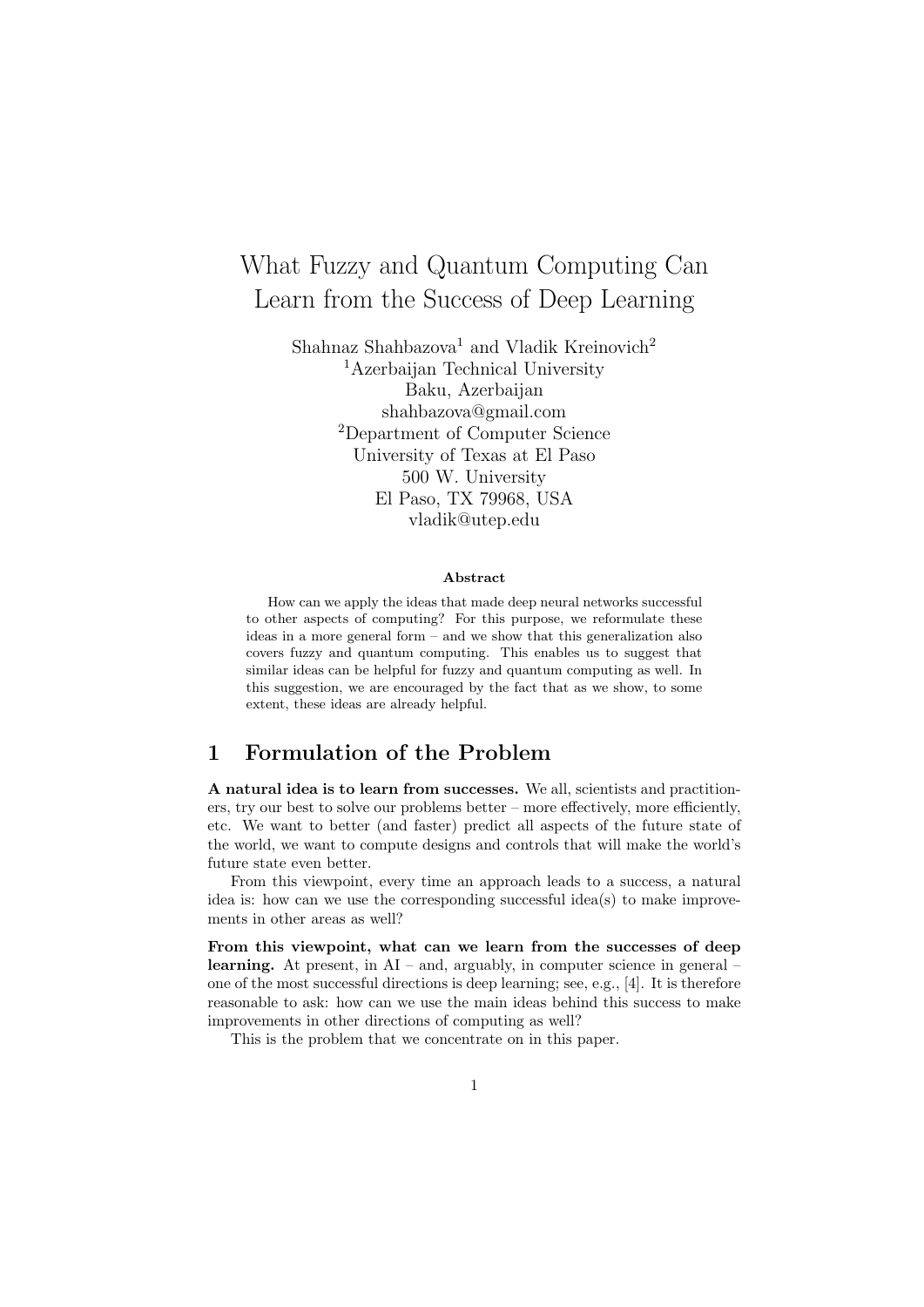Comment. Of course, some researchers may say (and have said): just abandon your less-successful ideas and jump on deep learning bandwagon – but, in contrast to these researchers, we believe that all approaches have potential and can benefit each other. And we will provide examples showing that our belief is justified.

Why quantum and fuzzy computing? In other to analyze how we can generalize the success of neural networks – in their deep learning form, a natural idea is to reformulate the main ideas behind neural networks and deep learning ideas in a more general form. This is what we will do, and we will show that this generalization naturally leads to fuzzy and quantum computing.

## 2 Let Us Reformulate the Main Ideas Behind Neural Networks and Deep Learning in a More General Form

What is the main challenge of computing? In order to come up with the desired generalization, let us recall what is the main problem of computing now.

For many practical problems, we have, at least on the theoretical level, algorithms for the desired prediction and/or for the desired control. For many problems, these algorithms are practically useful. For example, the existing algorithms can predict tomorrow's weather reasonably well – not perfectly well, but definitely much better than it was possible even a few years ago. Many of these algorithms are so good that, e.g., modern airplanes are designed and tested on computer simulations – and the following flight tests only confirm the simulation results. Self-driving cars, while they still have accidents, are already, on average, much safer than human drivers.

However, in some problems, we have algorithms, but these algorithms require so much computation time that they become practically useless. For example, it is possible to predict in which direction a potentially deadly tornado will turn in the next 15 minutes – this can be done by using algorithms similar to weather prediction – but this prediction is practically useless since it takes several hours on a high-performance computer. By the time we have computed this prediction, the tornado has already moved.

Such examples are plentiful. The need to make computations faster is one of the main challenges of computing.

This challenge is objective. In some cases, it is possible to come up with faster algorithms for solving the same problem. However, in general, there is a limit to how much we can gain this way. Many practical problems are known to be NP-hard. This means that unless  $P = NP$  (which most computer scientists believe to be impossible), no feasible algorithm can solve all the instances of this general problem; see, e.g., [6, 11]. In other words, no matter how clever our algorithms, there will always be instances on which these algorithms will take too long to be practically useful.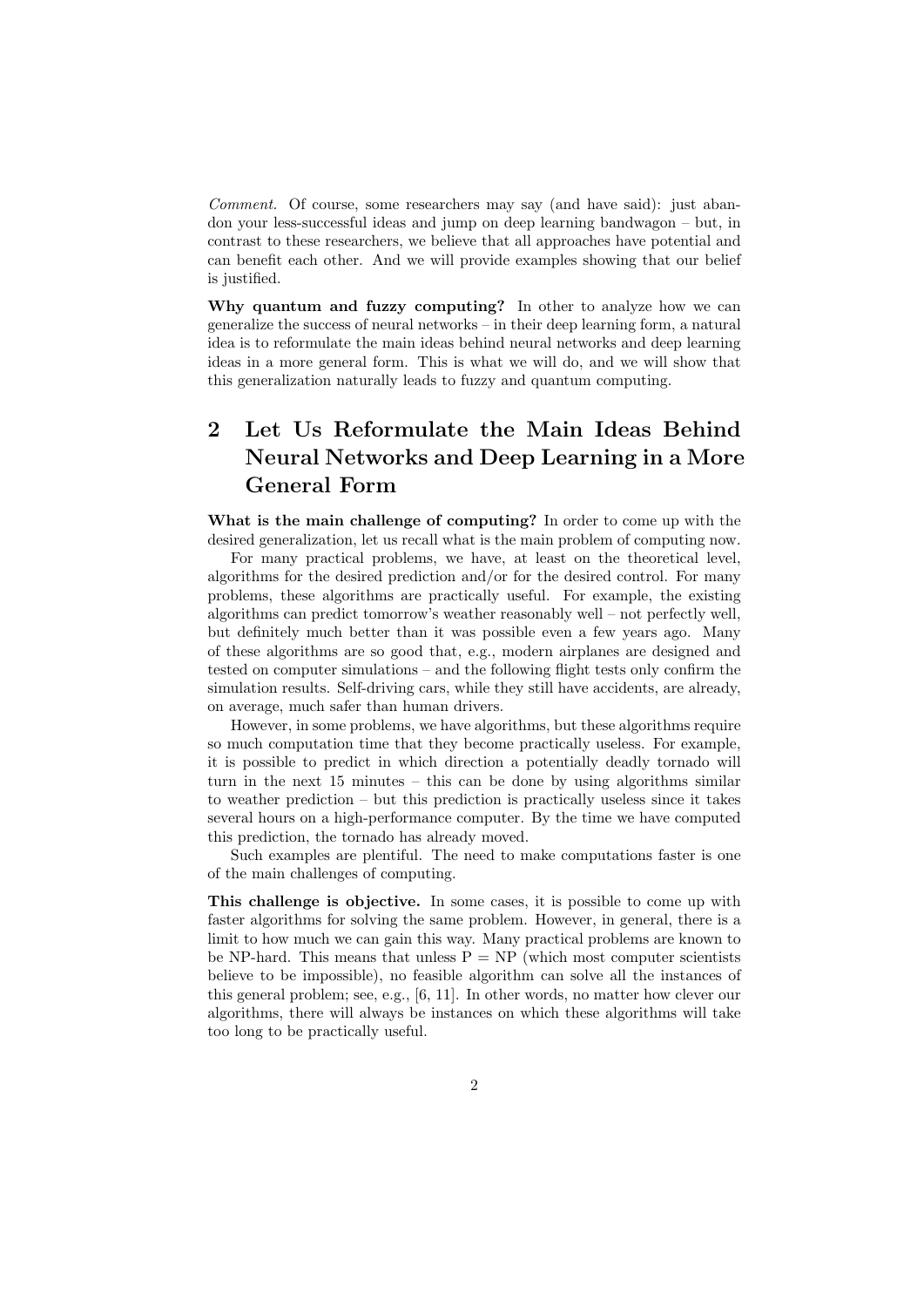Since there is a limit to how much we can speed up computations by coming up with better algorithms, it is crucially important to make sure that the implementation of current algorithms is as fast as possible.

How to make the algorithm implementation faster? An algorithm, by definition, consists of elementary computational steps. What are these elementary steps – i.e., hardware supported elementary operations – depends on the computational device. So, to speed up computations, we need:

- to select elementary computational steps that can be computed in the fastest possible way, and
- to actually implement these elementary steps in the fastest possible manner.

Let us analyze these two aspects one by one.

Which elementary steps are the fastest? In sensors and in computers, information is transferred by electric signals.

Some signals are analog. In these signals, the information is conveyed by different values of current and/or voltage. This is how most sensors operate: e.g., a photosensor transforms the intensity of light into the intensity of the corresponding current.

For electric signals, all basic transformations are linear: Ohm's law – according to which voltage V linearly depends on current I, as  $V = I \cdot R$  – is clearly linear, more general Kirkhoff's laws are also linear. For analog signals, any linear function is easy to implement:

- $\bullet$  multiplication by a constant corresponds to using different resistances  $R$ , and
- if we bring two currents  $I_1$  and  $I_2$  together, the resulting current I will be equal to their sum  $I = I_1 + I_2$ .

In principle, we can have non-linear electric devices, but the fastest are linear transformations.

In most modern computational devices, signals are digital, they are represented as a sequence of bits. For numbers represented in binary form, addition or multiplication by a number are still reasonably fast, but they are no longer the fastest possible operations: just like when we add multi-digit numbers, we perform several digit operations, so does the computer. For digital signals, the fewer bits we have to compute, the faster the computations. From this viewpoint, the fastest are operations in which we compute only one bit  $-$  i.e., for which, in effect, we decide whether some property is true ot false. For numbers, the only such properties are equality and inequality, so the fastest operations are min and max. Indeed, in each of these operations:

 $\bullet$  first, we decide – via computations – which number is smaller (or larger), and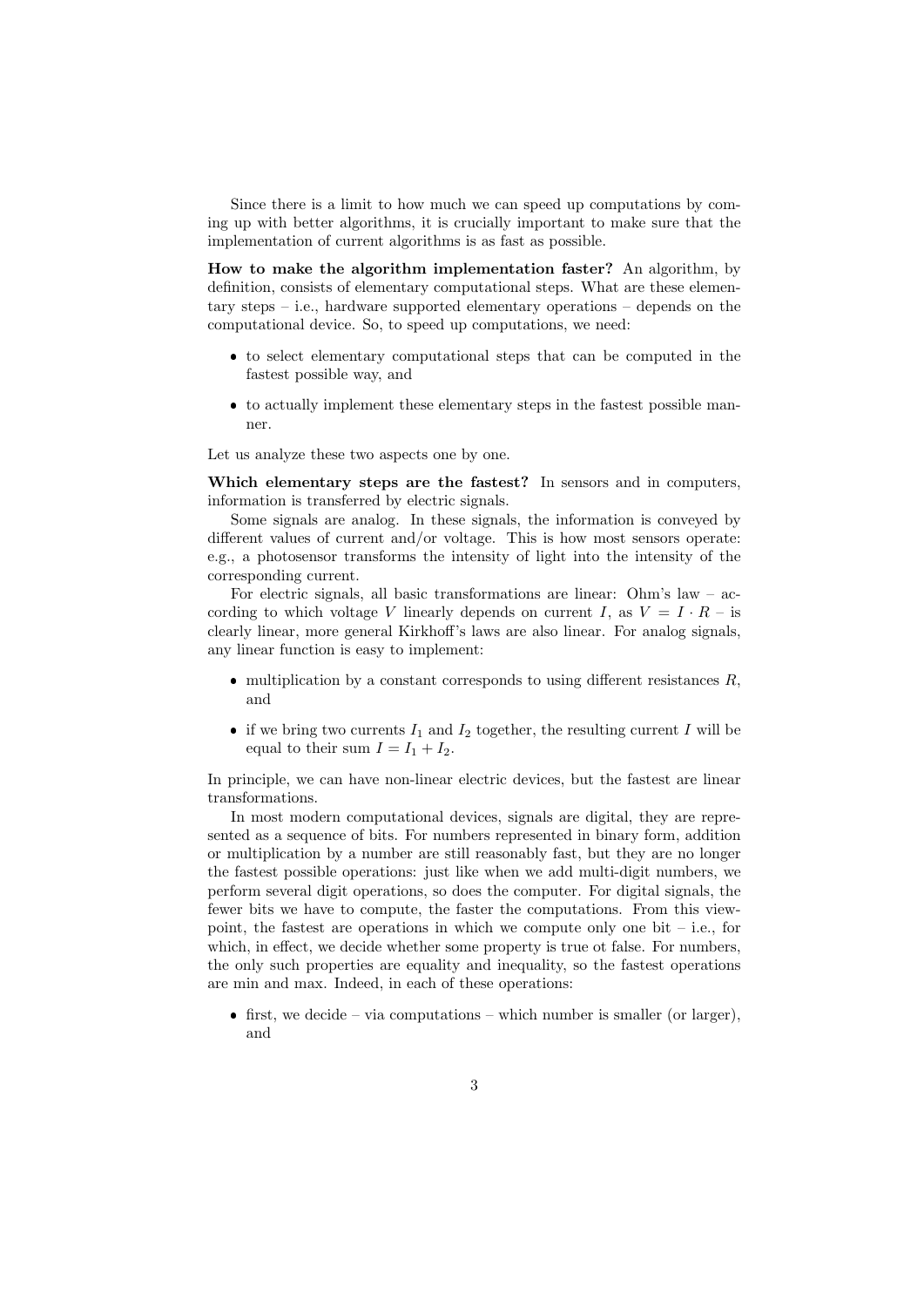• then return this smaller (or larger) number – without performing any additional computations.

How to actually implement these elementary operations in the fastest possible way? One of the main factors that limits computer speed is the speed of limit – since, according to modern physics, no communication can be faster than the speed of light; see, e.g., [3, 12].

This may sound like a remote restriction, not something to worry about – but we are already close to this limit. For a typical computer which is about 30 cm across, it takes 30 cm / 300 000 km/sec  $=$  1 nanosecond to go across. During this time, the standard 4 Gigahertz computer already performs 4 operations! So, the only way to make computers much faster is to make them much smaller – and this means making all their components much smaller.

Already each memory cell is of the size of thousands or even hundreds of molecules. If we make this cell smaller, its size will approach the size of a single molecule. For such small objects, we can no longer use the laws of Newtonian mechanics, we need to use special physics of microworld knows as quantum physics.

Computing that takes quantum effects into account is known as quantum computing; see, e.g., [9]. Interestingly, one of the main features of quantum physics is that most its processes are linear, so we again go to the need to use linear transformations [3, 9, 12].

So which elementary operations are the fastest? Our analysis shows that the fastest possible elementary operations are:

- linear transformations, that transform inputs  $x_1, \ldots, x_n$  into their linear combination  $w_0 + w_1 \cdot x_1 + \ldots + w_n \cdot x_n$ , and
- $\bullet$  min- and max-transformations that transform inputs  $x_1, \ldots, x_n$  into either  $\min(x_1,\ldots,x_n)$  or  $\max(x_1,\ldots,x_n)$ .

Unfortunately, fastest transformations are not sufficient. It would be great if we could only use these fastest elementary operations, but, unfortunately, they are no sufficient:

- if we only use linear transformations, then we can only compute linear functions – and many real-life processes are non-linear;
- $\bullet$  if we only use min and max both of which select one of the input values as the output – we will always return one of the inputs, and we will never be able to compute anything else.

So, in addition to the fastest elementary operations, we need something else:

 in addition to linear transformations, we need to use some non-linear transformations, and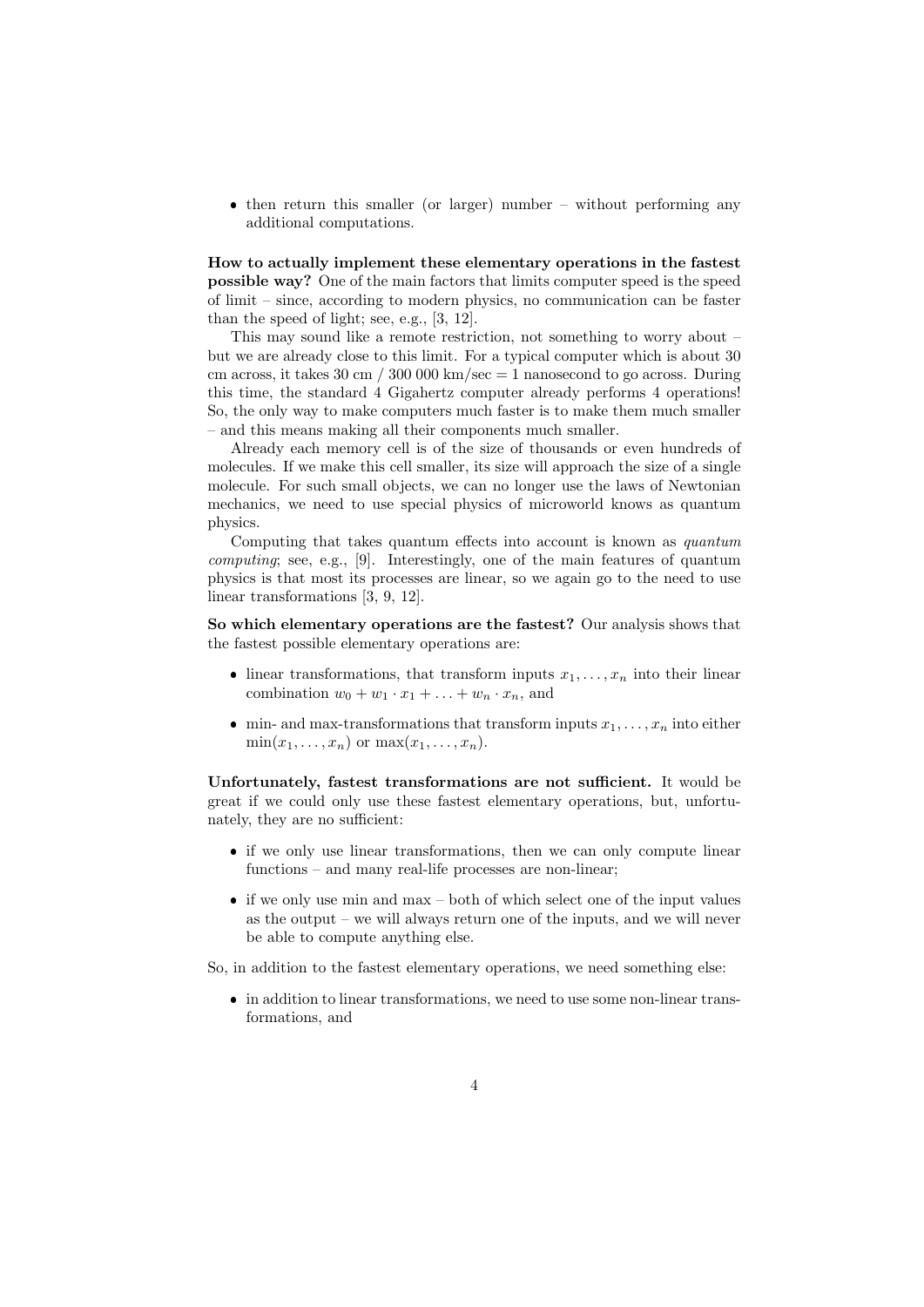in addition to min and max, we need to use some operations that return the value which is different from one of the inputs.

This is exactly what leads us to neural, fuzzy, and quantum computing. Let us first consider the case when we add some non-linear transformation to linear operations. In this cases, computations means that we interchangingly apply linear transformations and some non-linear operations  $y = f(x)$ . This is exactly what neural networks do. On each layer, each processing unit – called a  $neuron - first$  computes a linear combination of inputs (or, for next layers, outputs from the previous layer), and then applies some non-linear transformation to the result. For neural networks, the corresponding transformation is known as an activation function; see, e.g., [2].

For artificially set up neural networks, we can select any activation function we want. For quantum computing, we have to rely on nature's non-linear process. Such a process is known as measurement. If we have a quantum state s which is a linear combination  $s = c_1 \cdot s_1 + \ldots + c_n \cdot s_n$  of the basic states  $s_1, \ldots, s_n$ , then measurement transforms this state into one of the states  $s_i$  with probability  $|c_i|^2$ ; see, e.g., [3, 9, ?].

The operations min and max correspond to the most widely used operations of fuzzy logic, corresponding to "and" and "or". In this case, the corresponding additional operation is known as defuzzification; see, e.g., [1, 5, 7, 8, 10, 13].

Thus, our general approach to computations indeed leads to neural, fuzzy, and quantum computing.

### 3 From This General Viewpoint, What Can We Learn from Deep Learning?

A seemingly reasonable idea. At first glance, the situation is straightforward:

- in addition to the fastest elementary computational steps, we need at least one not-so-fast more complex one;
- overall, we want to speed up computations;
- thus, we need to limit the number of not-so-fast computational steps to a minimum – if possible, to just one such step.

As a result, it is reasonable to use exactly one not-so-fast computational step.

This is exactly how traditional neural networks worked. This is exactly how traditional neural networks worked (see, e.g., [2]):

- first, each neuron k transformed the inputs  $x_1, \ldots, x_n$  into their linear combination  $y_k = w_{k0} + w_{k1} \cdot x_1 + ... + w_{kn} \cdot x_n;$
- then, we apply an appropriate nonlinear transformation  $z = f(0)$  to each of these results, getting  $z_k = f(y_k)$  for each k, and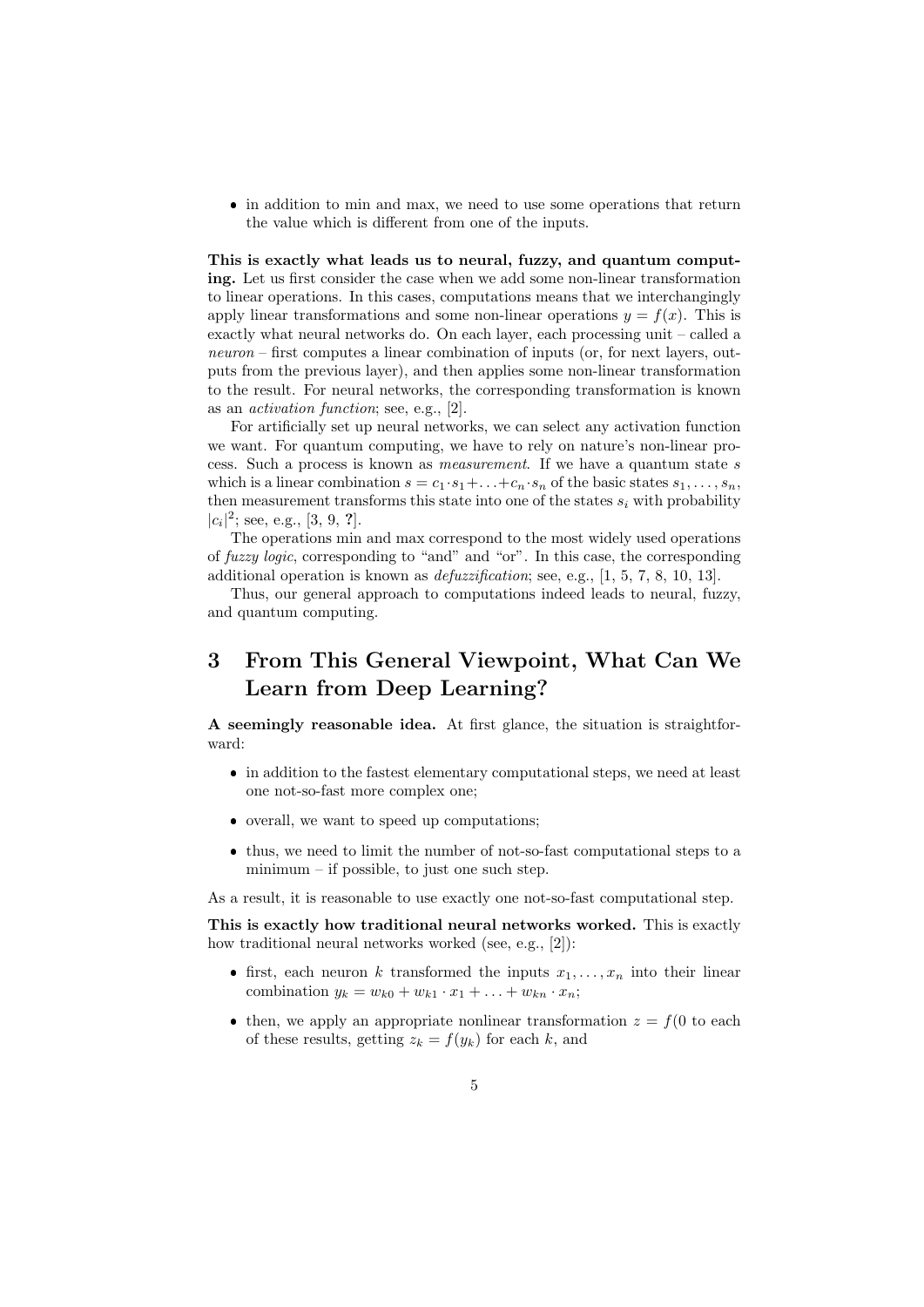• finally, we apply a linear transformation to the values  $z_k$ , resulting in  $y = W_0 + W_1 \cdot z_1 + W_2 \cdot z_2 + \ldots$ 

This is exactly how fuzzy and quantum computing work now. How does a usual fuzzy control works?

- we apply min and max operations to the original values of the measurement functions, and then
- we apply an appropriate defuzzification procedure to the result, generating the recommended control value.

This is also how usual quantum computing algorithms work:

- we perform some linear quantum operations, and then
- we perform a measurement to get the result.

The above seemingly natural idea is only a first approximation. The above idea would work perfectly if computing fastest elementary operation would require no time at all, and the only computing time would be spent of computing other not-so-fast operations. In reality, computing fastest elementary operations also spends time, and these times accumulate. Sometimes, it may be more efficient to perform more not-so-fast operations.

A simply analogy can explain this. Suppose that you own a car. For a car, repairs are usually cheaper than buying a new car. So, by the same logic as we described above, to save money, we should postpone buying a new car until it is absolutely necessary: e.g., when our previous car stops working. This advice is reasonable at the beginning, when the car is not very old, but with time, it becomes more expensive to continuously spend more and more money on more and more frequent repairs than simply to buy a newer car.

Similarly here, while in general, the above logic sounds reasonable in the first approximation, in reality, it may be faster to have two or more not-so-fast elementary operations than to limit ourselves to only one such operation.

When does it make sense to use several not-so-fast operations. When we have a small number of inputs and simple computations, probably the above argument works: not-so-fast elementary operations are still much slower than all corresponding faster elementary operations taken together. In this case, limiting ourselves to only one not-so-fast operation makes perfect sense.

However, as the number of inputs grows and the computations become more complex, the overall time needed for all elementary operations become comparable with  $-$  and even larger  $-$  than the time needed for a single not-so-fast operation. In this case, using more than one not-so-fast operation may be beneficial.

What deep learning showed. This is exactly what happened in neural networks: it turned out that in many complex applications, it is more beneficial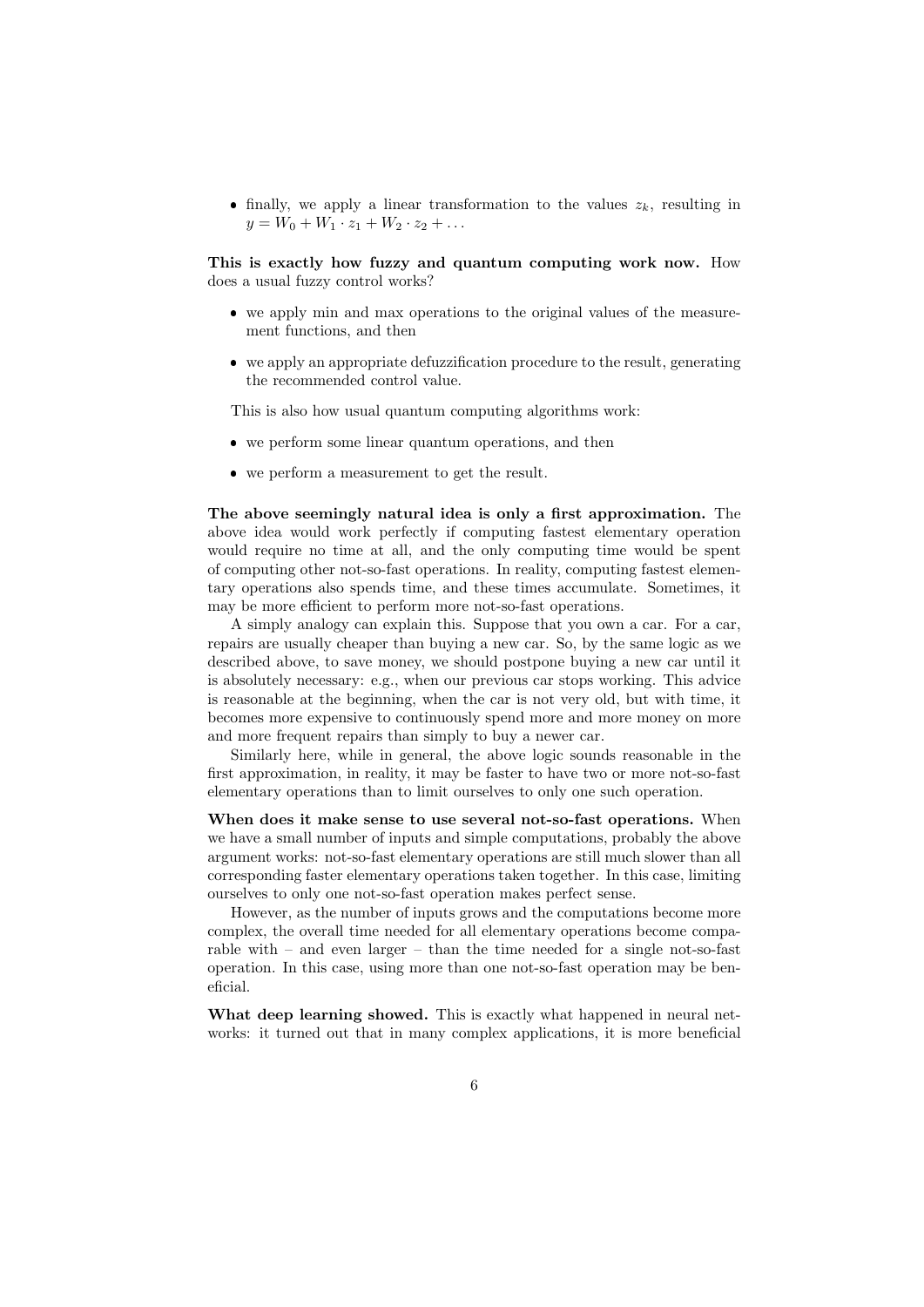to use several nonlinear layers. This is what is called deep learning – when we have several nonlinear layers.

So what can fuzzy and quantum computing learn from this success. In view of the above analysis, a natural idea is to allow several not-so-fast layers.

In fuzzy control, it means that instead of a single one-stage fuzzy controller, we should use multi-stage (e.g., hierarchical) fuzzy controllers, where results of some stages are used as input to other controllers. This indeed works – hierarchical fuzzy controllers have been shown to be efficient in controlling complex systems.

In quantum computing, it means that instead of trying to fit everything into a single quantum algorithm, it may be better to have a multi-stage algorithms, in which we first perform measurements, and then do something with this measurement results. This also works  $-$  e.g., this is how quantum cryptography works: we first perform measurements, and then process the results of these measurements; see, e.g., [9].

Our examples show that this idea is not as new and as revolutionary as it may seem at first glance. Our point is that at present, this idea is not the mainstream neither in fuzzy nor in quantum computing. Our argument is that, as we handle more and more complex problems, with more and more inputs, this idea should become mainstream.

#### Acknowledgments

This work was supported in part by the National Science Foundation grants 1623190 (A Model of Change for Preparing a New Generation for Professional Practice in Computer Science), and HRD-1834620 and HRD-2034030 (CAHSI Includes), and by the AT&T Fellowship in Information Technology.

It was also supported by the program of the development of the Scientific-Educational Mathematical Center of Volga Federal District No. 075-02-2020- 1478.

#### References

- [1] R. Belohlavek, J. W. Dauben, and G. J. Klir, Fuzzy Logic and Mathematics: A Historical Perspective, Oxford University Press, New York, 2017.
- [2] C. M. Bishop, Pattern Recognition and Machine Learning, Springer, New York, 2006.
- [3] R. Feynman, R. Leighton, and M. Sands, The Feynman Lectures on Physics, Addison Wesley, Boston, Massachusetts, 2005.
- [4] I. Goodfellow, Y. Bengio, and A. Courville, *Deep Leaning*, MIT Press, Cambridge, Massachusetts, 2016.